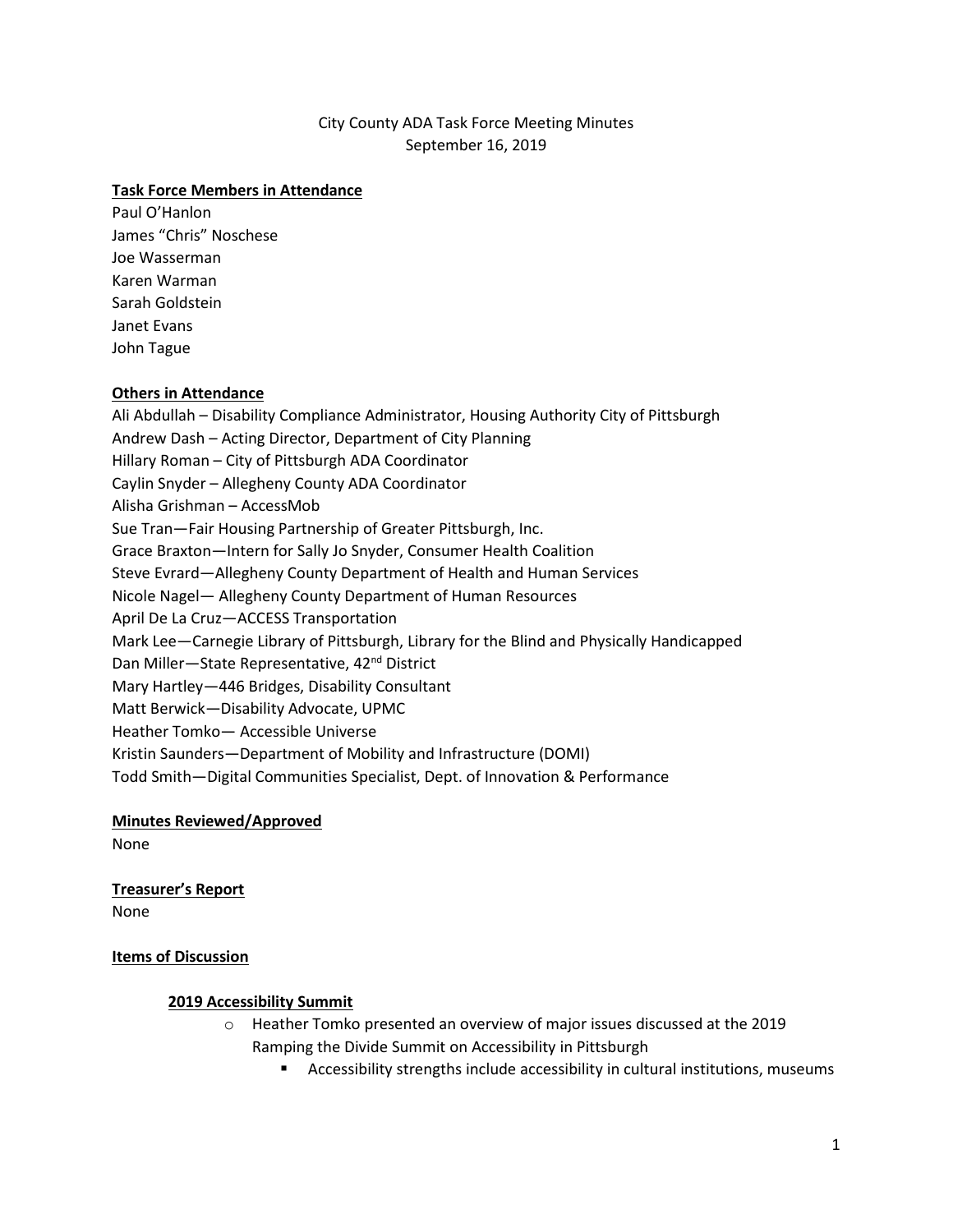- Accessibility shortcomings include blocked sidewalks, one-step barriers, digital spaces—difficult to easily find online resources, assisted technology often regarded as "luxury items"
- o Concerns remain about the enforceability of the ADA
- o OVR services have been innovative, but waiting lists for services are long
- o ACCESS transportation services are also innovative aren't as flexible, reliable, or comprehensive as other transportation services like Uber/Lyft, bus routes are often insufficient
	- No alternative transportation services
- o Heather expressed a need to increase a culture of inclusion overall, decrease persistent stigmas
	- More effort is needed to include people with disabilities in events of all types, not just disability-centric events
- $\circ$  Heather offered a proposed solution to the community's highest priority problem: damaged or unusable sidewalks
	- **Sidewalks should regarded as community spaces akin to other community** spaces in the City of Pittsburgh, building upon the "Open Streets" model
	- **Sidewalks should be perceived as usable modes of transportation**
- $\circ$  One of the problems is that disability issues are often siloed; ADA should collaborate with other relevant departments to close gaps in accessibility
- o Paul asked Heather how she develops her initiatives on disability. Heather emphasized how her background in public health informs her work. She also stressed the import of feedback from the community.
- $\circ$  Chris noted the persistent communication barrier for the deaf and deafblind community
- o Alisa stated that the summit was extremely informative and helpful
- $\circ$  Paul discussed how travel has informed his understanding of sidewalks as public spaces as living objects to be continuously updated and maintained
- $\circ$  Todd introduced Pitt start-up called PathVu, a global database of sidewalk and pedestrian pathway data intended to improve accessibility
- $\circ$  Mary introduced the idea of creating a metric with an annual assessment on sidewalk health that could be published and shared via news media outlets
- o Chris asked Dan about the status of HB 2069 for the SSP program for deaf and deafblind services. He replied that there was confusion about it at the state level.
- o Joe asked Dan a question about prescriptions.
- $\circ$  Dan said that he is using the 30<sup>th</sup> anniversary of the ADA as an opportunity to pass more disability advocacy bills next year
- $\circ$  Dan announced the March 3<sup>rd</sup> Disability and Mental Health Summit as a large regional event and opportunity to voice concerns to elected officials
- $\circ$  Paul asked Dan about resolving issues with sidewalks under PennDot jurisdiction. Dan replied that organizational fractures are an obstacle at PennDot
- $\circ$  Dan talked about "Cities of Inclusion" program as a potentially influential example for accessibility standards in cities—making inclusion a standard that cities strive for. He included adult changing tables as one of the standards to be included.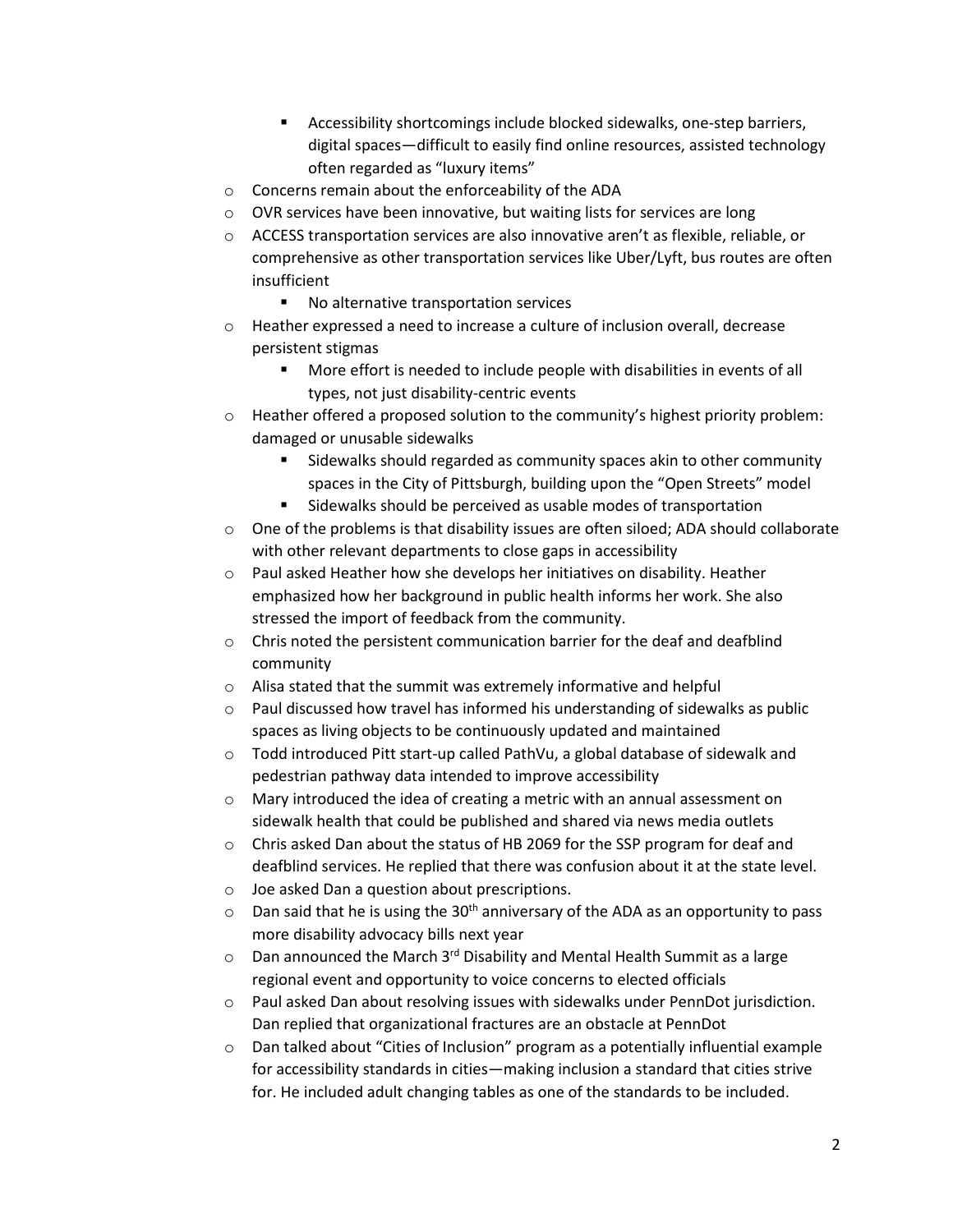- $\circ$  Paul suggested that bathroom design should change to expand regular bathroom stalls so that people don't feel forced to use bathrooms intended for those with disabilities
- $\circ$  Dan stressed the importance of communicating with governmental representatives

# **Complete Streets Update**

- $\circ$  Kristin Saunders gave an overview of updates to the Complete Streets initiative
- o Link to Wikimap for the bike plan is now live
- $\circ$  Kristin and her team have been researching gaps in service; this year they hired a consultant to comb through comments from the bike community and broader community to create a network plan
- o Network plan based on feedback will be published in 2020
- o Chris notes that he has seen wheelchair users using the bike lanes because of sidewalks badly in disrepair
- $\circ$  Kristen acknowledged the tension over sidewalk maintenance between property owners responsibility and sidewalk users
- o Kristen went over the current Pedestrian Safety Action Plan
	- The plan was informed by pedestrian crash data collected for the project including the top ten high risk intersections and other risky areas that require substantial improvements
	- **The project intends to improve sidewalk and intersection design**
	- Project design guidelines toolbox will be made available in winter 2020
- $\circ$  Janet underscored the concern about wheelchair users being forced into bike lanes and streets due to inaccessible sidewalks, specifically in Hazelwood and on Murray Avenue. She asked about the possibility of using "beware of motorized vehicles signs." Kristen reinforced the preference for exclusive bicycle presence in bike lanes.
- o Paul noted that sidewalk issues vary widely by neighborhood, noting that Mt. Lebanon has superb sidewalk maintenance enforcement
	- Paul inquired about agencies offering sidewalk services
- $\circ$  Alisa emphasized the difficult problem of sidewalk maintenance enforcement
- o Karen noted the problem with sidewalks and alleyways being too narrow
- $\circ$  Kristen said the action plan intends to address safety concerns for three different types of alleyways
- $\circ$  Heather brought up the issue of forced rerouting where throughways are blocked
- o Kristen stated her desire to figure out a priority structure for high-transit areas within the action plan
- $\circ$  Paul emphasized that ADA enforcement should take priority as a federally mandated legal duty
- o Joe asked about why grant funding isn't being used
- $\circ$  Kristen said there were some holdups regarding jurisdictional oversight, noting also that liens are often ineffective enforcement methods due to the financial hardship on property owners
- o Mary asked about citywide design guidelines for sidewalk usage